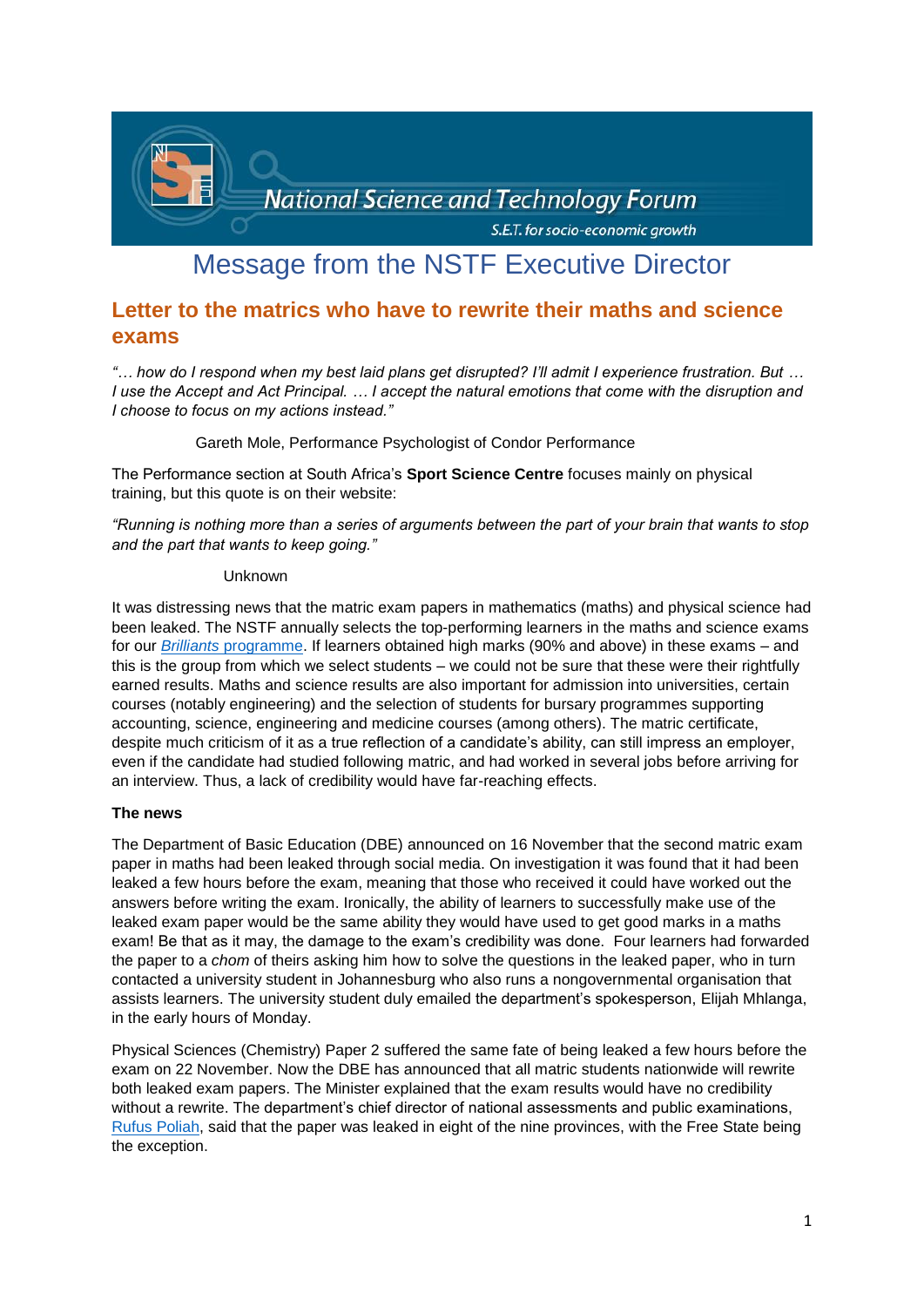"Umalusi [the quality assurance body] has established that the Integrity of the exams has been irrevocably compromised…If we are to restore public confidence in the exam process, we have to take an unpopular decision".

The minister of Basic Education, Angie Motshekga said, "It is quite sad because it is the same group that went through Covid-19 and all other things and now … there is a national rewrite, something that has never happened in the history of the exam. We had to do this for their own good, to protect the credibility of their certificate". She also said that they wanted to prevent any doubts about the top achievers' results.

Thus, after consultation with the provincial MECs, heads of education departments, school principals, school governing body associations, Umalusi, as well as other stakeholders, the painful decision was made to organise a rewrite. Everyone is inconvenienced by this decision – learners, parents, family members, teachers, markers, departmental officials in all the provinces, and universities. However, Umalusi, the Minister and Poliah are correct. The ripple effects of accepting compromised outcomes will reach further into the future than the rewrite, affecting young people's chances at studies and employment.

The Congress of South African Students (COSAS) and the teacher unions have now called on learners not to rewrite the leaked papers. Since COSAS and the unions will not be the ones having to bear the consequences of the leakages, and stand to gain by taking advantage of the situation, one should not attach too much importance to their call. However, for learners, parents and teachers it must sound like an attractive course of action. They are very disappointed, and angry, and individual rights must seem to have been transgressed. Yet, at least 195 learners (with maths) or 60 (with science) are guilty of having shared the exam papers. It is hard to determine just how extensive the sharing was, but we know that WhatsApp messages travel very fast, and we know that the growth in numbers of shared messages would be exponential in a case like this. So, there is no denying that the papers would have been widely shared. The Department says there will be an investigation into where the WhatsApp message originated, and will include interviews with learners who were part of the WhatsApp chain. But in the meantime, the papers have to be rewritten.

Yet, Naptosa does not agree with this logical conclusion: [Basil Manuel, Naptosa's Executive Director](file:///C:/Users/User/Downloads/Backlash%20grows%20against%20DBE) said, "Because of the ambiguity of the finding (of the preliminary report into the matter) – it is merely an assumption at this stage that the leak was widespread. Naptosa believes that the decision to order a national rewrite of the two papers is an overreaction. The term "viral", used by the investigation Task Team conjures up the belief that the papers were splashed all over social media. But we have not seen evidence that this was in fact the case."

"Merely an assumption" in this case is the result of a logical argument, something that maths can teach one.

The South African Democratic Teachers Union (SADTU) and the Congress of South African Students (COSAS) are taking the matter to court to challenge the Minister's decision. Is this really a matter for the courts? There is no legal basis on which to fight this battle in court.

Clinical Psychologist Hameeda Bassa-Suleman told SABC News that the rewrite decision could have a negative psychological impact on matric learners. Bassa-Suleman says there will be few students with the resilience to do better in a second exam. "But a lot of students will suffer because of this unprecedented kind of opportunity whereby they will have to rewrite an exam they thought they'd finished," she warned. This is a distressing fact, but does not change the need for a rewrite.

#### **A minority of learners**

It's important to realise that the rewrite does not affect the more than a million matric learners. For years, declining numbers of matrics have written mathematics. Last year, out of the 787 717 students who wrote the matric exams, only 222 034 (28%) wrote mathematics. Of those who wrote, 45% did not achieve a passing grade of above the required 30%. Not only has the bar been lowered a few years ago, from a requirement of 50% down to 30%, but fewer learners choose maths for grades 10- 12.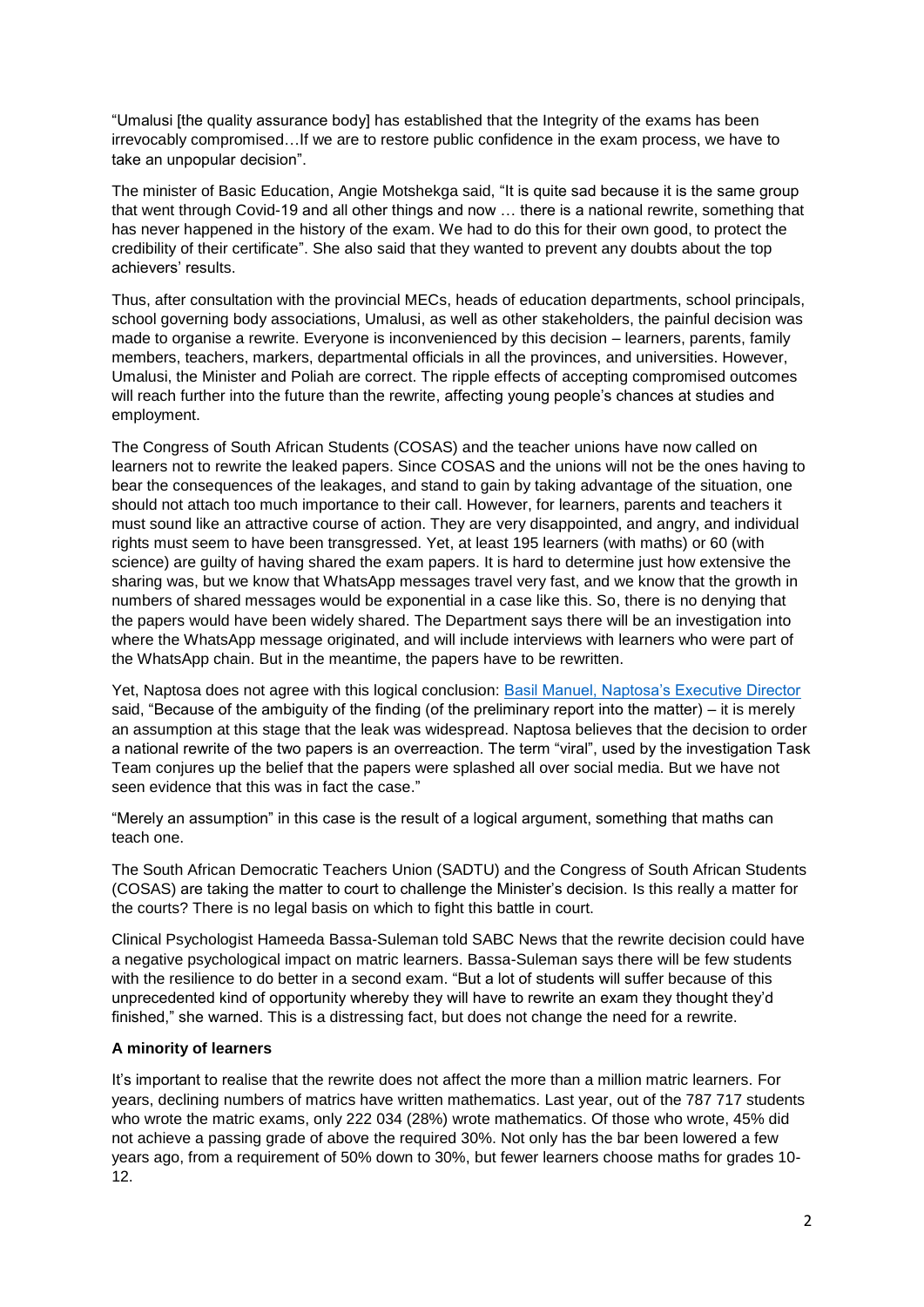There is a variety of reasons why this trend has continued. Maths literacy is regarded as an easier subject, and most learners opt to do that instead of grappling with the abstract nature of maths. It is possible that teachers encourage the choice of maths literacy to increase the overall matric pass rates at their schools. However, I am convinced that the most important factor is the nature of teaching in our schools due to the conditions in which teaching has to take place, and excessive burdens on the teachers. Poor teaching impacts learners' performance from grade 0 to 12. Worse, in maths, if a sound foundation is missing in primary school, the content of subsequent years cannot be understood. The cumulative effect means low confidence of learners in their own abilities, and thus maths is avoided as a subject choice.

As is said with boring repetition – it is crucial and urgent to fix our school system! However, for now the concern is about the 200 000+ learners rewriting maths paper 2, including the lesser number of learners rewriting paper 2 of physical science. The learners who have to rewrite both are doubly 'punished'. I wish that they could have been spared this ordeal.

On the brighter side, the content is the same as what they studied for the original exams. Rewriting the papers so soon means they just have to revise what they had studied previously. At least, this would apply to the well-prepared learners. For those learners who were not well-prepared, the ordeal is worse, but they have a second chance and bonus revision time. Although it is stressful to rewrite exams, it is also a definite benefit if approached with a positive mindset.

#### **Performance psychology**

Performance psychology might have some advice for our maths and science matrics. This field is used to help sportsmen and women to achieve to the best of their abilities, to persevere, and cope with failure. The [Mental Toughness Digest -](https://condorperformance.com/category/mental-toughness-digest/) Condor Performance - Sport Psychology offers performance psychology advice and assistance. "The Mental Toughness Digest is a weekly email sent by the sport and performance psychologists from [Condor Performance.](https://condorperformance.com/)"

Gareth J Mole started Condor Performance in Australia in 2005. He is an Australian who grew up in South Africa. In the 4 December Digest he gives advice to students who are writing exams.

For Condor, the majority of one-on-one clients are athletes. But they have clients who are nonsporting performers – "students, medical personnel, those in the military for example. These nonsporting performers have correctly worked out that the mental skills required by an elite athlete to perform consistently at the top are very much the same as would help them in their profession".

Mole's seven-point advice to athletes and non-athletes is as follows:

- 1. Focus on the process (effort) and let the outcome take care of itself
- 2. **Reduce attention to the factors you have little influence on** (such as the past)
- 3. Avoid only working on your weaknesses. Improve your strengths as well
- 4. Don't underestimate the impact that overall mental health can have on performance
- 5. The number of ways to improve is unlimited, but the time you have to improve is very limited
- 6. Fake It Till You Feel It
- 7. Be careful whose advice you buy

Much of this advice is applicable to the long term process, but points 1-4 might be useful for performance in maths and science. For the short term, point 2 is excellent advice!

Mole also wrote a short article called *Perfectionism in Sport Is a Road Block To Progress and Mental Wellness.* This might be of interest to the high performers in maths and science. He writes, "I crave order and excellence like a sugar addict craves chocolates and iced donuts".

"Let's talk about why it is so common for self-classified *perfectionists* to contact [us](https://condorperformance.com/performance-psychologists/) for help. The main reason is that a constant search for the *perfect* round of golf, tennis match, lap, bout, routine, throw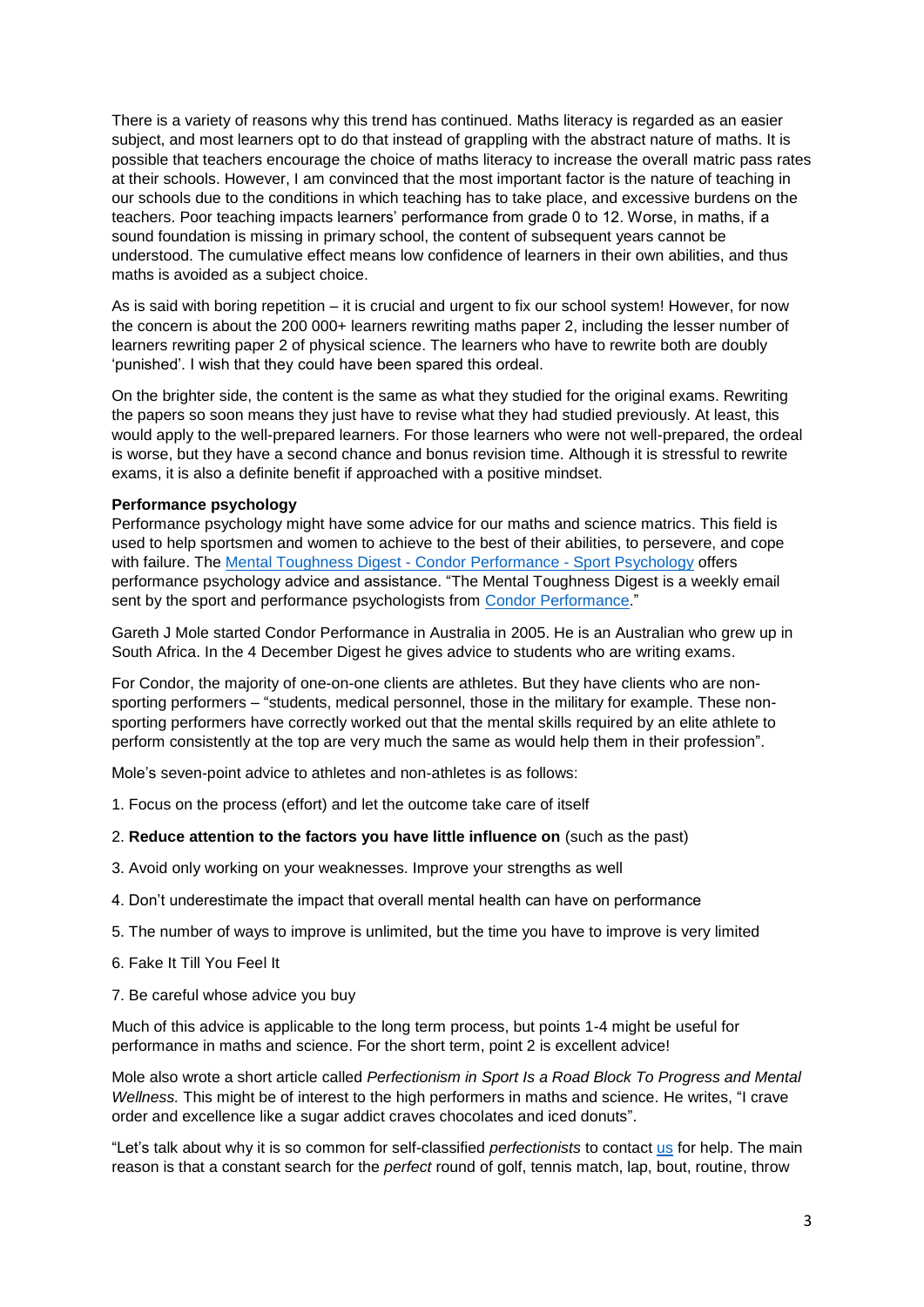(etc.) is emotionally exhausting…. Yet many of these *perfectionists* are already outstanding performers in their sport or performance area".

He says there are three major components of performance. (See the [Mental Toughness Digest.\)](https://condorperformance.com/mental-toughness-sports-performance/)

Outcomes / Results – which are only **somewhat influenceable**

*Examples: winning, medals, ranking, prize money, qualifying, team selection, personal bests*

[Key] Performance Indicators – which are often **more influenceable** than the above

*Examples: greens in regulation, batting averages, clean sheets, goals scores, passes completion ratios and so many more.*

Processes or Intentions or Effort – which are **highly influenceable**

*Examples: walking, stretching, reading, memorising, visualising, simulating and millions of others.*

Students (among others) should focus on what they have most control over – the processes they follow, and their intentions and efforts. "Being a *results-perfectionist* is mental sabotage". Effort consists of both quantity and quality – how often you put in the effort, and the nature of that effort.

"If you separate effort from any possible benefits that may take place – which is highly recommended – then you can focus on making sure that the right quantity and quality is happening week in week out. But if I were obsessing about the much less influenceable outcomes of this effort I'd be in a world of mental pain".

To the maths and science matrics: The same applies as before the rewrite was announced – study and give your best, regardless of the circumstances.

Mole says: "The irony is that very few of the world's best try to literally win at all cost. It was their obsession about effort and their training processes that got them to the top. We are much less likely to hear about the athletes, coaches and performers who had/have a Win At All Cost way of thinking. Why not? Most of them crumble under the weight of frustration and pressure well before they become newsworthy".

"…we encourage those we work with to push this obsession with winning towards their preparation, their processes. Why? For a start we have **much greater influence** on our processes compared with outcomes".

#### In a podcast Exam Psychology - [How Do You Mentally Prepare For](https://condorperformance.com/exam-psychology/) Yours Exams?

[\(condorperformance.com\)](https://condorperformance.com/exam-psychology/) performance psychology for English language exams are discussed. The interviewer says: "I think there's great overlap between what athletes do and what test candidates do. Obviously, test candidates luckily only do it once or twice". What he doesn't understand is that school learners and students at tertiary education institutions do exams repeatedly, and the idea is that they should improve every time.

He also says that if exams are "high stakes", "they can be very anxiety provoking. One of the things that happens when you get very anxious before an exam or during an exam is that it inhibits your cognition".

The interviewee, Harley de Vos, gives this advice:

- Get your work done as early as possible
- Have strong study habits and a good routine
- Work hard, even when you are not feeling that well or motivated, or "when your mind is protesting it"
- Remember to move. This helps to cope with the stress, metabolising cortisol, the stress hormone. It also helps with learning and memory
- When you are close to the exam, revise what you have studied, don't try to cram large sections of material you haven't worked on before